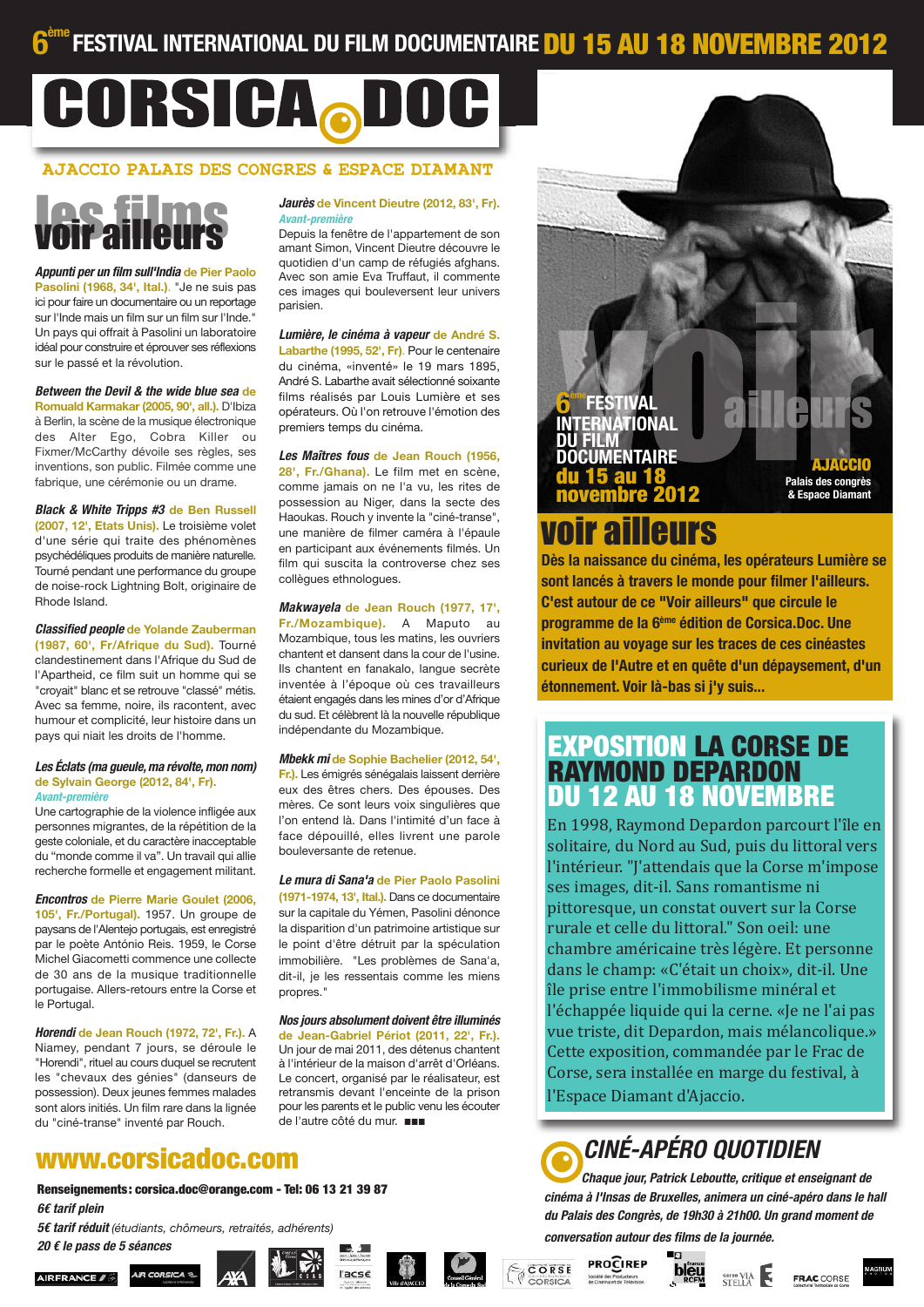# **OSTATION**

Nostalgie de la lumière de Patrizio Guzman (2010,

90', Fr./Chili). Au Chili, les astronomes venus du monde entier se rassemblent dans le désert d'Atacama pour observer les étoiles. C'est aussi le lieu où la sécheresse du sol conserve les restes humains : ceux des momies, des explorateurs et des mineurs. Mais aussi, ceux des prisonniers politiques tués sous la dictature de Pinochet

#### Un Octobre à Madrid de Marcel Hanoun (1967, 70',

Fr.). Etabli dans la capitale espagnole pour réaliser un documentaire, Hanoun ébauche, sous nos yeux, les diverses étapes d'un film en gestation. L'auteur transforme ses doutes, et les conditions difficiles de travail, en matériaux constitutifs de l'œuvre. Un des premiers films-essais du cinéma français.

#### Out of the present de Andrei Ujica (1996, 95',

All./Fr/Russie). En mai 1991, les cosmonautes soviétiques de la mission Ozon sont envoyés sur la station orbitale MIR. Tandis que le commandant revient sur terre à la date fixée, c'est à dire cinq mois plus tard, Krikalev, contraint par les circonstances politiques, passe près de dix mois à bord. Parti de l'URSS, il revient en Russie.

River rites de Ben Russell (2011, 11', Etats Unis). Filmés en une seule prise sur un fleuve sacré du Haut Suriname, le quotidien secret d'un animiste saramaccain nous est révélé pendant que le temps lui-même se défait.

The Devil de Jean-Gabriel Périot (2012, 7', Fr.) Sept minutes d'images d'archives sur les Black Panthers, sur fond de musique post-punk. Une pure injection d'énergie politique, sans commentaire, sur les jeunes leaders du mouvement afro-américain né en 1966 en Californie

Le Thé ou l'électricité de Jérôme Le Maire (2011, 80', Belg.). Avant-première L'histoire épique de l'arrivée de l'électricité dans un village du Haut Atlas marocain. Durant trois ans, le réalisateur a filmé ce lent désenclavage, la découverte par les habitants du confort moderne: émerveillement devant l'ampoule et perplexité devant l'écran de télé.

Tripps #7 Badlands de Ben Russell (2010, 10', Etats Unis). Le film retrace, par une longue prise de vue intime, la défonce d'une jeune femme sous LSD dans le parc national Badlands, puis finit par transformer les paysages désertiques en une abstraction formelle et psychédélique.

Vol spécial de Fernand Melgar (2012, 104', Suisse). Centre de détention administrative de Frambois, à Genève. Durant 9 mois, le réalisateur a suivi les demandeurs d'asile en Suisse et le personnel encadrant. Derrière la façade policée, voire "humaine", règne la violence des humiliantes procédures d'expulsion.

#### **FOCUS VARDA AMERICA**

A la fin des années soixante. Agnès Varda la glaneuse a su cueillir avec humour et sensibilité la vitalité politique et artistique des Amériques en lutte.

**Black Panthers** d'Agnès Varda (1968, 28', Fr.), En été 68, les Black Panthers d'Oakland ont organisé des rallies d'information sur le procès d'un de leurs leaders, Huey Newton. Il s'agissait de mobiliser les consciences noires à l'occasion de ce procès politique.

Oncle Yanko d'Agnès Varda (1958, 22', Fr.). Portrait du peintre grec Jean Varda, oncle de la cinéaste. Dans les faubourgs de San Francisco, centre intellectuel

et cœur de la bohème, il navigue à la voile latine et peint des villes célestes byzantines.

#### Salut les Cubains! d'Agnès Varda (1964, 30', Fr.).

Invitée par l'institut de cinéma cubain, Agnès Varda ramène de l'île mille huit cents photos en noir et blanc. Elle en fait un documentaire didactique et divertissant. Fidel et des musiciens, socialisme et cha-cha-cha

**FOCUS PROCHE-ORIENT** Filmer tout en résistant à l'occupant, au dictateur, au diktat de la tradition... c'est le quotidien de nombre de cinéastes au Proche-Orient depuis des décennies. En voici quelques fragments vifs.

#### Kurdish lover de Clarisse Hahn (2012, 98', Fr.).

Clarisse Hahn découvre d'un coup sa belle famille et le Kurdistan, une zone sinistrée, immobilisée par la guerre et la misère économique. Elle filme un quotidien où le paganisme régit le rapport aux choses et à la vie, le magique se mêlant au trivial. Le drôle et le crû



Déluge au pays du Baas de Omar Amiralay (2003, 46'. Syr.). Autour du "Lac Assad" s'étend un pays : la Syrie de Hafez el-Assad. Un village, ses habitants, et jusqu'à son point d'eau, portent tous le même nom "El Machi". Ce village est à l'image d'un pays que le parti Baas faconne depuis quarante ans, sans partage.

Détail de Avi Mograbi (2004, 13', Israël). Fait divers ordinaire dans les territoires occupés. Une famille palestinienne veut se rendre à l'hôpital : un blindé israélien l'empêche de passer. Entre la masse aveugle du blindé et les silhouettes fragiles des hommes, la caméra de Mograbi.

#### **Five broken cameras** de Ernad Burnat & Guy Davidi (2012, 90', Israel/Palest/Fr.), Avant-première.

Dans son village. Bil'in en Cisiordanie, où s'érige le « mur de séparation », Emad n'a cessé de filmer depuis la naissance de son fils. Ses cinq caméras cassées l'une après l'autre livrent la chronique auotidienne d'un territoire en résistance contre l'occupation israëlienne.

#### Le Plat de sardines de Omar Amiralay (1997, 17',

Syr.), « La première fois que l'ai entendu parler d'Israël. c'était à Beyrouth, et à propos d'un plat de sardines. J'avais 6 ans. Israël avait 2 ans. » Le plat de sardines trônait sur la table de la tante du cinéaste, à Beyrouth...

#### Sopralluoghi in Palestina de Pier Paolo Pasolini

(1963, 55', Ital.). Le premier film-essai de Pasolini: une démarche unique dans l'histoire du cinéma, le film carnet de notes. Parti sur les traces du Christ. le cinéaste cherche dans les lieux et les habitants la confirmation du fait historique.

La Vierge, les coptes et moi de Namir Abdel Messeeh (2012, 91', Fr/Quatar/Egypt). Namir part en Égypte, son pays d'origine, faire un film sur les apparitions miraculeuses de la Vierge au sein de la communauté copte chrétienne. Très vite l'enquête lui sert de prétexte nour revoir sa famille et nour impliquer tout le village dans une rocambolesque mise en scène...



**Would you have sex with an Arab?** de Yolande Zauberman (2012, 85', Fr/Israel). La cinéaste a écumé les clubs de Tel-Aviv en posant la même question: feriez-vous l'amour avec un Arabe? ou sa variante, adressée aux Arabes israéliens : feriezvous l'amour avec un Juif? En déplacant le conflit sur la carte du désir, la documentariste nous amène à interroger nos peurs, nos tabous.



#### **CONFÉRENCE "DANSE ET CINÉMA"**

Le cinéma et la danse moderne sont nés dans le même berceau. Le critique Hervé Gauville invite Charlie Chaplin, Rita Hayworth et quelques autres pour en retracer l'histoire

#### Merce Cunningham & Co de Benoît Jacquot (1982.

40', Etats-Unis/Fr.). Merce Cunningham a une façon très singulière de travailler, en introduisant un élément perturbateur dans la danse : le hasard. Avec le musicien John Cage, ils préparent chorégraphie et composition musicale. Ce film nous permet d'assister à une séance de travail, dans un studio new-vorkais.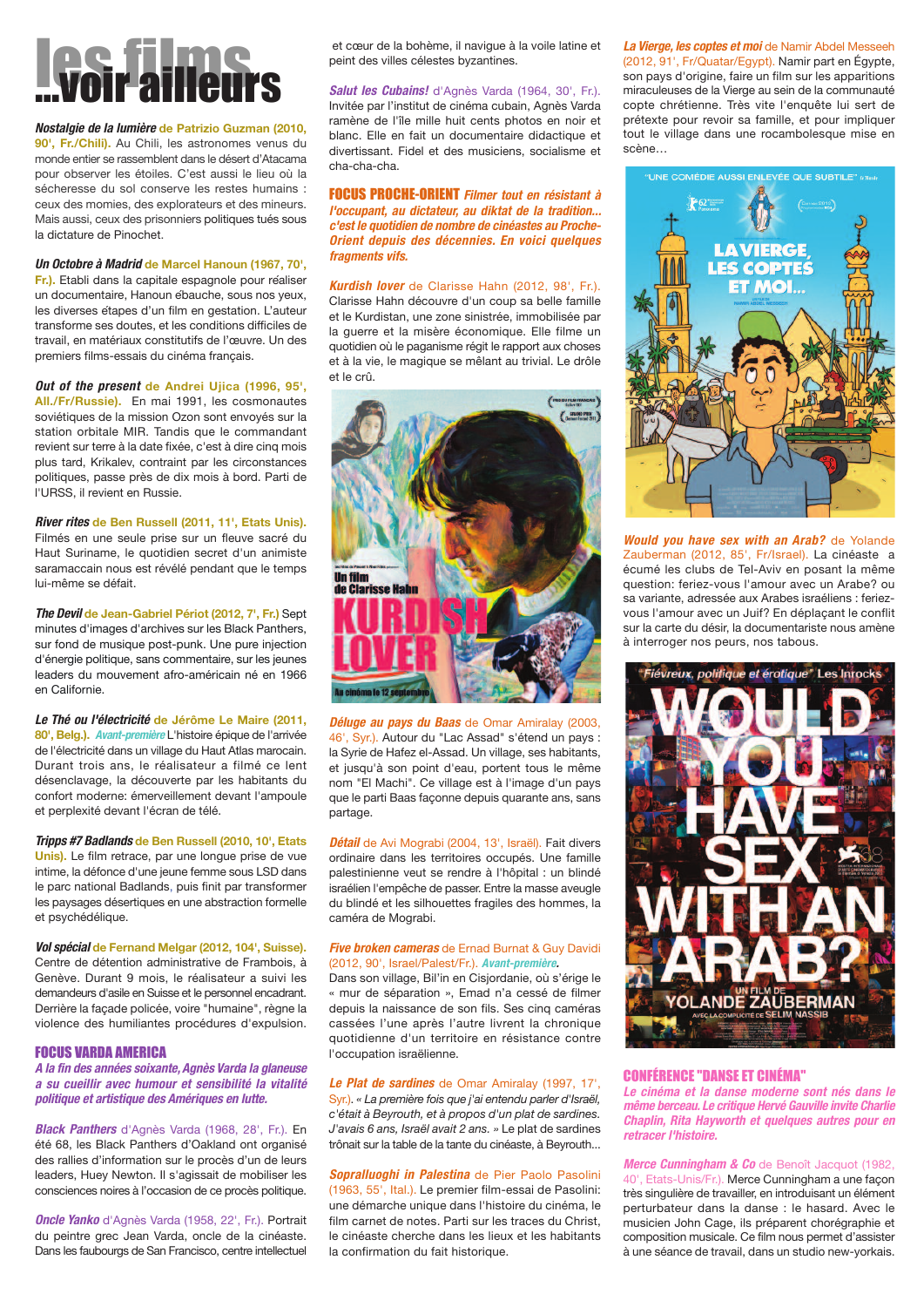**POUR CHRIS MARKER** Ce grand cinéaste, disparu il **y** a quelques mois, est une sorte de parrain discret de notre festival. Alors, pour lui, la moindre des choses: **k***trois films parmi ses plus singuliers, trois chefs* d'œuvres

L'Ambassade de Chris Marker (1973, 20', Fr.). En ce temps-là, il arrivait qu'en cas de coup d'Etat, des opposants politiques se réfugient dans les ambassades.

La Jetée de Chris Marker (1962, 28', Fr.). Ceci est l'histoire d'un homme marqué par une image d'enfance. La scène eut lieu sur la grande jetée d'Orly, quelques années avant la début de la Troisième Guerre Mondiale. Jamais cet enfant, devenu adulte, n'oublia le visage de la jeune femme et la chute de l'homme dans le vide. Le film qui a inspiré L'armée des douze singes.

#### Sans soleil de Chris Marker (1984, 100', Fr/Japon).

Parti sur les traces d'un ami au Japon, Chris Marker s'abandonne à une méditation politique et poétique sur la mémoire. Scènes de rue à Tokyo, visages de femmes sur des marchés africains, explosion des jeux vidéo... Un collage étrange, d'une beauté simple et hypnotique.

**FOCUS RAYMOND DEPARDON** Du Biafra à Nevers, de **la ferme du Garet à Praque, une vie d'aventures en** images qui s'inscrit dans la longue lignée des cinéastes **voyageurs.** 

**Journal de France** de Claudine Nougaret et Raymond Depardon (2012, 100', Fr). Cosigné avec sa compagne et preneuse de son, le film conjuque le montage d'archives accumulées au fil du temps et les pérégrinations de Depardon au volant de sa camionnette pour dresser le portrait d'une France des sous-préfectures. Le manifeste d'un étonnant voyageur.

![](_page_2_Picture_7.jpeg)

Les Années déclic de Raymond Depardon (1983, 65<sup>'</sup>, Fr.). Un dispositif original qui juxtapose la voix, le visage de Raymond Depardon et ses images, donne à voir le portrait autobiographique d'un fils de cultivateur devenu photographe. L'oeil fixé sur ses souvenirs, il nous raconte vingt ans de sa vie.

**Délits flagrants** de Raymond Depardon (1994, 105', Fr). Avec un dispositif très simple, une suite d'entretiens, toujours le même plan (le juge, le prévenu), Depardon filme une série de portraits de ces personnes passant au tribunal des flagrants délits, et dévoile la réalité du monde judiciaire.

**lan Palach** de Raymond Depardon (1969, 12', Tchécoslovaquie). Le 16 janvier 1969, Jan Palach s'immole par le feu à Prague pour protester contre l'invasion de la Tchécoslovaquie en août 1968... Raymond

Depardon réalise un premier court-métrage saisissant: toute une ville muette de colère.

**COMPETITION "PREMIER FILM"** Pour cette 5<sup>ème</sup> *<u>compétition "Premier Film"18 jeunes réalisateurs*</u> seront en lice. Trois prix viendront récompenser les primés: un prix Corsica.Doc/Via Stella, un prix "Jeune Public", un prix du public ajaccien.

**Sous le fer** de Agathe Dirani (6', Fr.). Mina, 13 ans, traverse la ville pour rejoindre son univers quotidien. Apprenti sur un chantier, il s'échappe parfois de l'armature en fer qu'il construit.

**Six faces d'une brique** de Damien Monnier (73', Fr.). Une cour d'immeubles au centre de Varsovie. Des vestiges du mur du ghetto. Ceux qui y vivent et ceux qui viennent voir les murs.

Lecedra de Jivko Darakchiev (29', Fr.). Le portrait intime d'un village des Balkans bulgares sera progressivement envahi par différents éléments absurdes. Les lieux traversés deviennent un terrain de jeu visuel

*La misère bleue* de Brigitte Lavégie (62', Fr.). "Comment oublier le bruit strident de la perceuse dans l'acier du verrou de ma porte d'entrée? Expulsée de mon logement, je vais à la rencontre de mes semblables. précaires indésirables."

.

**En un temps suspendu** d'Isabelle Solas (15<sup>'</sup>, Fr.), Au cœur de Bordeaux, l'imposante Bourse du Travail, témoin aujourd'hui déserté d'une époque où la valeur du travail et la lutte de classes étaient moteurs de la construction de la société.

La Vie d'ailleurs de Xiaofang Zhang (11', Fr.). Tiangang Zhang est embauché depuis cinq ans par un club français de tennis de table. Il parle très peu le français, n'a pas de famille, n'a pas réussi son projet d'entrer à l'université... Est-il heureux? Est-il triste?

**Johnny le chanteur ouvrier** de Xavier Champagnac (55', Fr.). Au camping, dans la salle des fêtes, à la galerie marchande, la foule s'empresse d'aller voir Johnny Rock, sosie de Johnny Hallyday. Ouvrier et star, c'est le destin de Denis Le Men.

**Fim de ferias** de Camille Entratice (21', Fr/Bresil). "Lucas, mon jeune cousin, vit dans la maison de ses grands parents maternels à Sao Paulo. Alors qu'il passe ses derniers jours de vacances, la ville subit de violentes inondations."

**Pleure ma fille tu pisseras moins** de Pauline Horovitz (52', Fr.). Tout le monde le sait depuis Simone de Beauvoir : on ne naît pas femme, on le devient. Une tragi-comédie baroque sur la construction des genres en forme d'inventaire à la Prévert.

**Une Affaire de décor** de Rémi Gendarme (80', Fr.). "Il me reste 1 minute 30 pour parler de la solitude. J'ai des auxiliaires de vie pour m'aider à vivre seul. Je fais pas la vaisselle, je fais pas les courses, je change pas les ampoules, je fais l'essentiel.."

Vers un endroit de Antoine Masséï (23<sup>'</sup>, Fr.). Arrêtes ta caméra! J'vais te la péter ta caméra !.. Les aventures cinématographiques d'Antoine et ses amis ajacciens.

A conserveira de David Batlle (23<sup>'</sup>, Espagne). Le portrait d'une des dernières conserveries de poissons galiciennes où le processus de conservation est entièrement manuel et traditionnel.

*Champions* de Caroline Van Kerckhoven (38', Belgique). Portrait d'un groupe de boxeurs et de leur entraîneur enthousiaste. Les coulisses agitées d'une salle de boxe bruxelloise.

**Sonatubes-Nyanza** de Arnaud Sauli (20', Fr./Rwanda). Jeanne est rescapée du génocide des Tutsi en 1994. Le récit de son échappée nous conduit sur la colline de Nyanza, aujourd'hui lieu de souvenir.

La main au-dessus du cœur de Gaëlle Komar (79', Belgique). A l'aube, les animaux pénètrent par centaines dans l'abattoir. La mise à mort est la première étape de leur transformation. De la bête à la viande

La femme côtelette de Mariette Auvray (19', Fr). Le portrait de Mme Alexandre, vieille dame bourgeoise et d'une vive lucidité. Elle fait des ateliers d'hébreu et loge un jeune homme dans son appartement haussmannien.

La nuit remue de Bijan Anquetil (46', Fr.). C'est l'histoire d'une amitié. Sobhan et Hamid. Deux jeunes Afghans. Le voyage depuis l'Afghanistan les a réunis à Paris. C'est là, autour d'un feu de fortune allumé au bord du canal qu'ils se sont retrouvés.

Les révoltes logiques de Louis Henderson (44', Fr.). Louis - Je hais les voyages et les explorateurs ! Henderson - Regardez cette montagne, autrefois elle était du feu ! Louis - Les pierres parlent ? Henderson - Oui ! Archéologiquement, stratigraphiquement, tectoniquement !

**ETUDES DE CAS** Deux ateliers pour deux cas de production. L'un, télévisuel, l'autre cinématographique **et européen.** 

![](_page_2_Picture_32.jpeg)

L'Eté de Giacomo de Alessandro Comodin (2012, 78', ital. Fr. Be.). Un jour d'été dans le Frioul, Giacomo et Stefania vont au fleuve. Dans les bois, ils se perdent et se trouvent. Giacomo est sourd, à l'automne il se fera opérer. Comodin filme l'été, l'adolescence, le passage de la surdité à l'audition...Un cas de production européenne "cinéma" analysé en présence de Anne-*Marie Luccioni, (Eurodoc) et de la productrice Marie* Géhin

La Gueule de l'emploi de Didier Cros (2011, 84', Fr.). l'entretien d'embauche est une épreuve dont on ne sort jamais indemne, à la fois évaluation de compétences et entreprise de déstabilisation. Didier Cros a filmé une séance de recrutement à GAN prévovance. Un film qui a déclenché un buzz sur la toile et dans l'entreprise. Un cas de production télévisée en présence de Fabrice Puchault (France 2), de la productrice Félicie *Robin et du réalisateur.* 

#### **Atelier Scolaire**

Un film, un des protagonistes du film. C'est le dispositif simple de cet atelier censé amener les jeunes scolaires à saisir la fabrication d'un film et sa lecture.

**Récréations** de Claire Simon (1993, 54', Fr). Il existe une sorte de pays, si petit qu'il ressemble un peu à une scène de théâtre. Ce pays s'appelle "la Cour" et son peuple "les Enfants". Tout une tragi-comédie humaine, éclatée en saynètes initiatiques... On appelle cela. la récréation. Présenté par Manon Garcia, une des actrices du film et fille de la réalisatrice. **Ouvert au public**